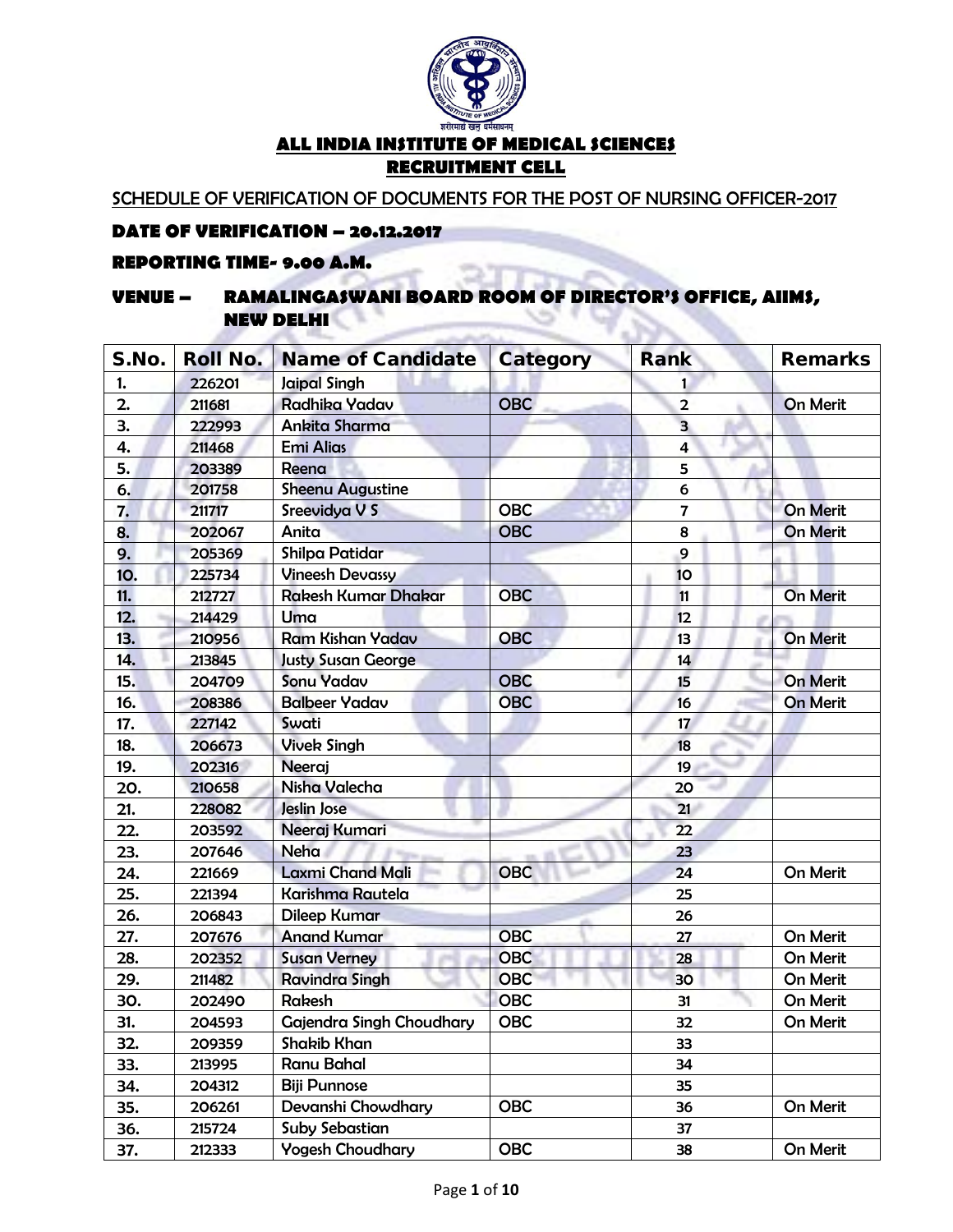| S.No. | <b>Roll No.</b> | <b>Name of Candidate</b> | Category   | Rank | <b>Remarks</b> |
|-------|-----------------|--------------------------|------------|------|----------------|
| 38.   | 227542          | Cillitta E S             |            | 39   |                |
| 39.   | 201249          | <b>Mohan Dudi</b>        | <b>OBC</b> | 40   | On Merit       |
| 40.   | 210725          | Dharmireddy Lavanya      | <b>OBC</b> | 41   | On Merit       |
| 41.   | 212146          | <b>Tenzin Kelsang</b>    |            | 42   |                |
| 42.   | 225719          | Osheen K Joy             |            | 43   |                |
| 43.   | 216965          | <b>Vijayshree Singh</b>  | <b>OBC</b> | 44   | On Merit       |
| 44.   | 220417          | Shyam Sunder Chhipa      | <b>OBC</b> | 45   | On Merit       |
| 45.   | 213630          | Sindhu K N               |            | 46   |                |
| 46.   | 210856          | <b>Vikram Singh</b>      |            | 47   |                |
| 47.   | 228107          | <b>Sonia Devi</b>        |            | 48   |                |
| 48.   | 202665          | <b>Ajeet Soni</b>        | <b>OBC</b> | 49   | On Merit       |
| 49.   | 214316          | Pallavi Rai              |            | 50   |                |
| 50.   | 224445          | <b>Anu Mathew</b>        |            | 51   |                |

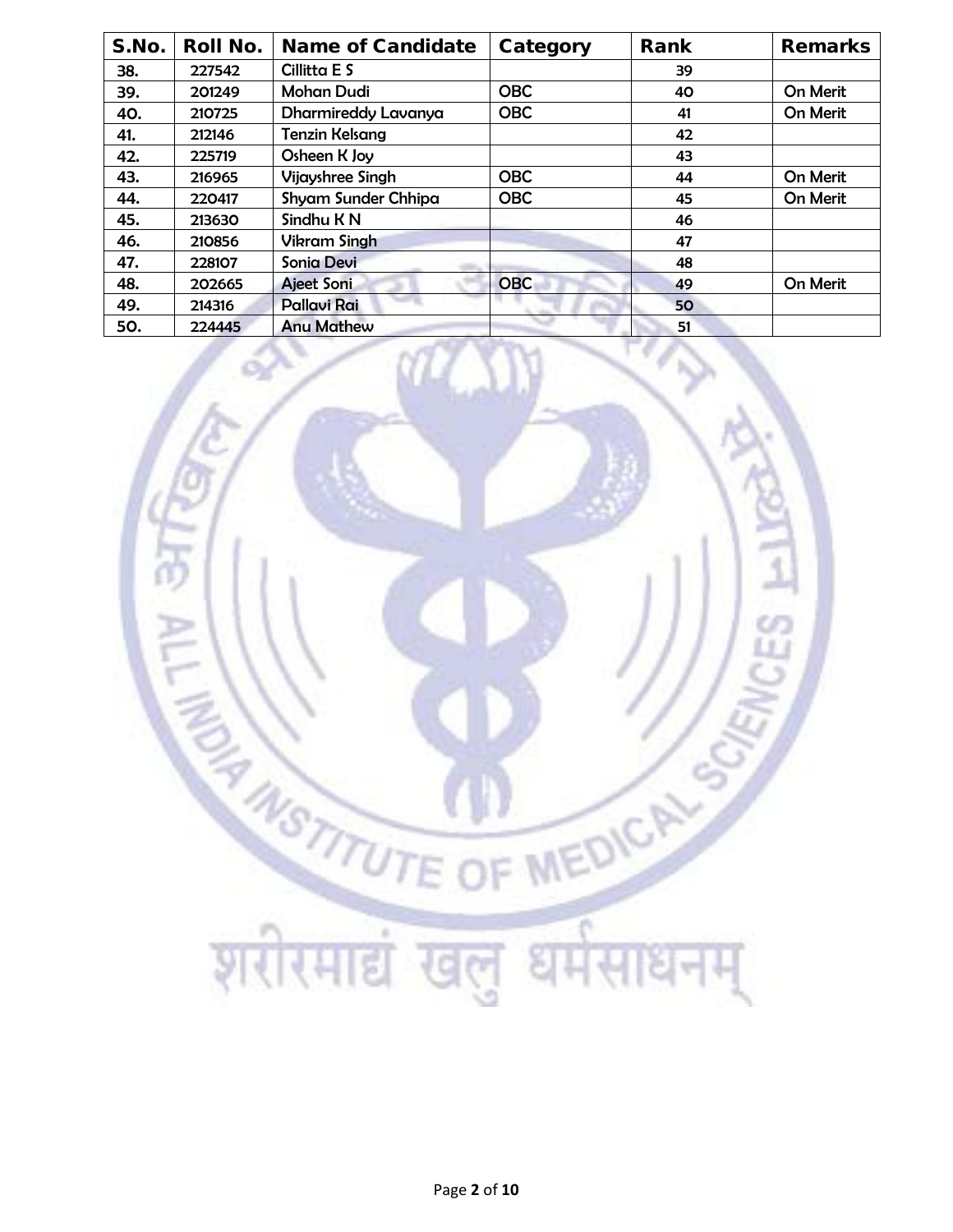

SCHEDULE OF VERIFICATION OF DOCUMENTS FOR THE POST OF NURSING OFFICER-2017

#### **DATE OF VERIFICATION – 20.12.2017**

#### **REPORTING TIME- 12.00 Noon**

#### **VENUE – RAMALINGASWANI BOARD ROOM OF DIRECTOR'S OFFICE, AIIMS, NEW DELHI**  $-10$ **COMPANY**

. and

| S.No. | <b>Roll No.</b> | <b>Name of Candidate</b>      | Category   | Rank | <b>Remarks</b>  |
|-------|-----------------|-------------------------------|------------|------|-----------------|
| 1.    | 223507          | Anju Joseph                   |            | 52   |                 |
| 2.    | 203024          | <b>Udaya Mohanan V</b>        |            | 53   |                 |
| 3.    | 204488          | <b>Rakesh Jaiswal</b>         | <b>OBC</b> | 54   | <b>On Merit</b> |
| 4.    | 202371          | <b>Bilal Mohammad Rangrej</b> | <b>OBC</b> | 55   | <b>On Merit</b> |
| 5.    | 207894          | <b>Neetu Sharma</b>           |            | 56   |                 |
| 6.    | 219553          | <b>Arun George Bose</b>       |            | 57   |                 |
| 7.    | 208828          | <b>Nithish Krishnan</b>       |            | 58   |                 |
| 8.    | 214437          | <b>Renu Chauhan</b>           |            | 59   |                 |
| 9.    | 216653          | <b>Agnes Pratibha Kujur</b>   | <b>ST</b>  | 60   | <b>On Merit</b> |
| 10.   | 208910          | Sandeep Kumar                 |            | 61   |                 |
| 11.   | 203512          | Sonika Gautam                 | <b>OBC</b> | 62   | <b>On Merit</b> |
| 12.   | 202778          | Jisna M K                     | <b>OBC</b> | 63   | <b>On Merit</b> |
| 13.   | 215081          | <b>Ashok Kumar</b>            | <b>OBC</b> | 64   | <b>On Merit</b> |
| 14.   | 221222          | <b>Kiran Kumari</b>           |            | 65   |                 |
| 15.   | 222929          | <b>Banrikordor Khyriem</b>    | <b>ST</b>  | 66   | <b>On Merit</b> |
| 16.   | 211826          | <b>Bhagvan Das</b>            | <b>OBC</b> | 67   | <b>On Merit</b> |
| 17.   | 221536          | Sadhana Singh                 | <b>OBC</b> | 68   | <b>On Merit</b> |
| 18.   | 218811          | <b>Sushma Singh</b>           |            | 69   |                 |
| 19.   | 207033          | <b>Bharti Devi</b>            | <b>OBC</b> | 70   | <b>On Merit</b> |
| 20.   | 207962          | Kailash Chandra Jat           | <b>OBC</b> | 71.  | On Merit        |
| 21.   | 214898          | <b>Krishna C Gopan</b>        | <b>OBC</b> | 72   | On Merit        |
| 22.   | 210350          | Ravi Kumar Labaniya           | SC.        | 73   | On Merit        |
| 23.   | 210061          | <b>Divya Grover</b>           |            | 74   |                 |
| 24.   | 206350          | Yasar Arafath O P             | <b>OBC</b> | 75   | On Merit        |
| 25.   | 219056          | Seema Kumari Potter           | <b>OBC</b> | 76   | On Merit        |
| 26.   | 225068          | <b>Satish Kumar Patel</b>     |            | 77   |                 |
| 27.   | 216586          | <b>Kirti</b>                  |            | 78   |                 |
| 28.   | 201420          | <b>Karim Tulla</b>            | <b>OBC</b> | 79   | On Merit        |
| 29.   | 212016          | <b>Ajay Singh Virawat</b>     | <b>OBC</b> | 80   | On Merit        |
| 30.   | 213863          | P Priya                       | <b>SC</b>  | 81   | On Merit        |
| 31.   | 218779          | <b>Abey Sebastian</b>         |            | 82   |                 |
| 32.   | 225637          | <b>Sonal Pal</b>              | <b>OBC</b> | 83   | On Merit        |
| 33.   | 201369          | Devi Lal Janwa                | <b>OBC</b> | 84   | On Merit        |
| 34.   | 208594          | Devisree A S                  |            | 85   |                 |
| 35.   | 218607          | Poonam Devi                   |            | 86   |                 |
| 36.   | 200233          | Anjali                        |            | 87   |                 |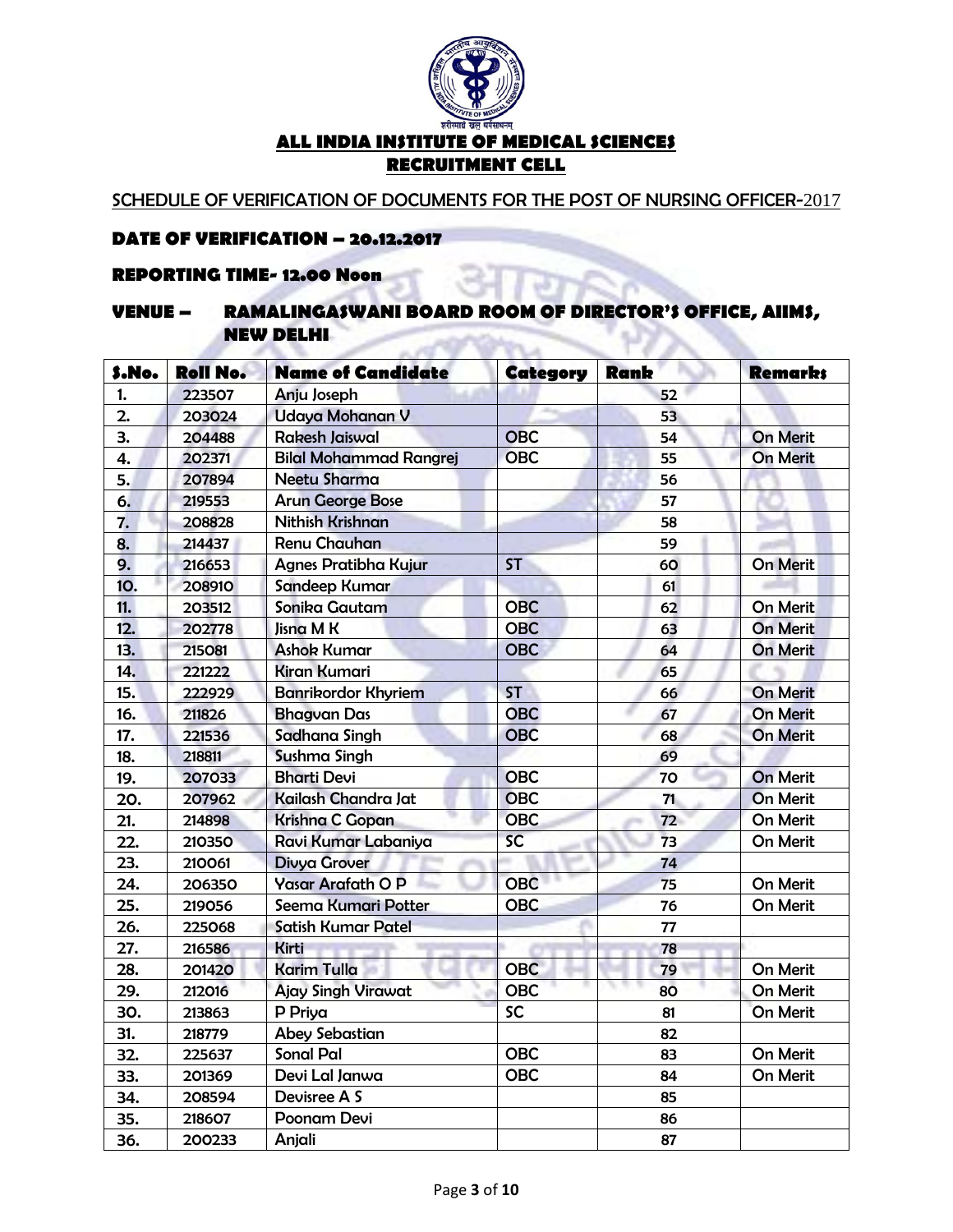| S.No. | <b>Roll No.</b> | <b>Name of Candidate</b>   | Category   | <b>Rank</b> | <b>Remarks</b> |
|-------|-----------------|----------------------------|------------|-------------|----------------|
| 37.   | 203507          | Amala John                 |            | 88          |                |
| 38.   | 205293          | Anisha Baby                |            | 89          |                |
| 39.   | 201529          | <b>Manish Kumar Sharma</b> |            | 90          |                |
| 40.   | 222682          | Mahesh Kumar Sharma        |            | 91          |                |
| 41.   | 220814          | <b>Ashok Kumar</b>         | <b>OBC</b> | 92          | On Merit       |
| 42.   | 223366          | <b>Thomas Varkey</b>       |            | 93          |                |
| 43.   | 216874          | <b>Riya Mathew</b>         |            | 94          |                |
| 44.   | 200970          | Archana R                  |            | 95          |                |
| 45.   | 201730          | Sini E Thomas              |            | 96          |                |
| 46.   | 214770          | Jitendra Singh             |            | 97          |                |
| 47.   | 227537          | <b>Ashok Singh</b>         |            | 98          |                |
| 48.   | 212736          | <b>Shahrukh Khan</b>       |            | 99          |                |
| 49.   | 206024          | <b>Pramod Yadav</b>        | <b>OBC</b> | 100         | On Merit       |
| 50.   | 215784          | Sangita                    |            | <b>101</b>  |                |

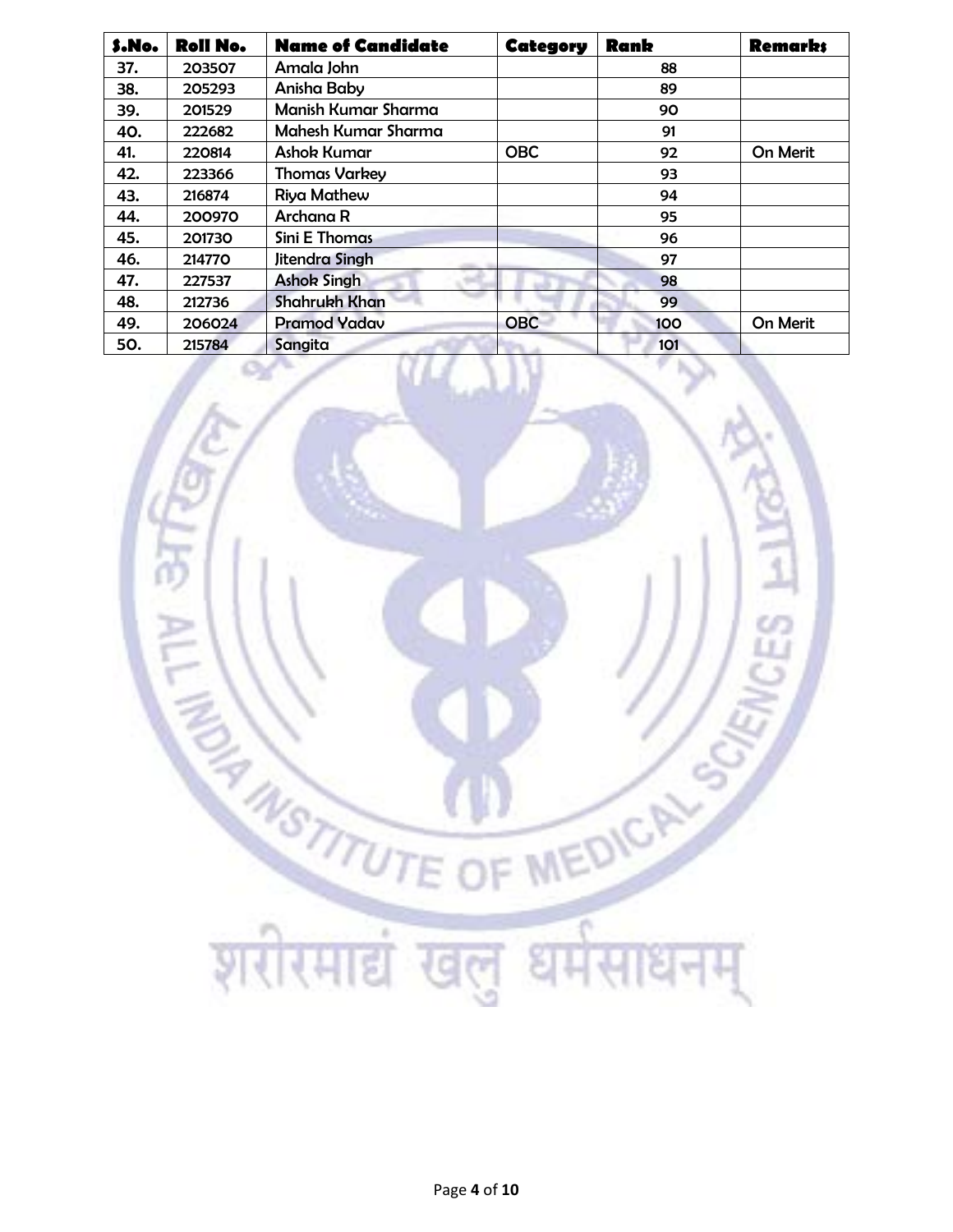

SCHEDULE OF VERIFICATION OF DOCUMENTS FOR THE POST OF NURSING OFFICER-2017

# **DATE OF VERIFICATION – 21.12.2017**

#### **REPORTING TIME- 9.00 A.M.**

#### **VENUE – RAMALINGASWANI BOARD ROOM OF DIRECTOR'S OFFICE, AIIMS, NEW DELHI ANTIFICIAL** VYU

| S.No.      | <b>Roll No.</b> | <b>Name of Candidate</b>    | Category   | Rank       | <b>Remarks</b>  |
|------------|-----------------|-----------------------------|------------|------------|-----------------|
| 1.         | 224851          | <b>Hemraj Choudhary</b>     | <b>OBC</b> | 102        | <b>On Merit</b> |
| 2.         | 210493          | <b>Biji James</b>           |            | 103        |                 |
| 3.         | 201946          | <b>Firoz Mohemmed</b>       | <b>OBC</b> | 104        | On Merit        |
| 4.         | 217789          | <b>Rakesh Kumar</b>         | <b>OBC</b> | 105        | <b>On Merit</b> |
| 5.         | 202658          | <b>Kana Ram</b>             | <b>OBC</b> | 106        | <b>On Merit</b> |
| 6.         | 218227          | Rajendra Kumhar             | <b>OBC</b> | 107        | <b>On Merit</b> |
| 7.         | 221424          | <b>Pradeep Kumar</b>        |            | 108        |                 |
| 8.         | 207336          | <b>Mukesh Kumar</b>         | <b>OBC</b> | 109        | <b>On Merit</b> |
| 9.         | 219460          | Mamta Kumari                | <b>OBC</b> | <b>110</b> | <b>On Merit</b> |
| <b>10.</b> | 216960          | Naresh Kumar Manda          | <b>OBC</b> | 111        | On Merit        |
| 11.        | 224806          | Salman Habeeb Ek            | <b>OBC</b> | 112        | <b>On Merit</b> |
| 12.        | 213993          | Ramsheeda V P               |            | 113        |                 |
| 13.        | 224384          | <b>Renu Sharma</b>          |            | 114        |                 |
| 14.        | 209630          | <b>Bimla Sharma</b>         |            | 115        |                 |
| 15.        | 221478          | <b>Kuldeep Meena</b>        | <b>ST</b>  | 116        | <b>On Merit</b> |
| 16.        | 214254          | Narender Kumawat            | <b>OBC</b> | 117        | On Merit        |
| 17.        | 220316          | <b>Lilian Davis Chandy</b>  |            | 118        |                 |
| 18.        | 225282          | Harshvardhan Sharma         |            | 119        |                 |
| 19.        | 216645          | <b>Ankit Kumar</b>          | <b>OBC</b> | 120        | <b>On Merit</b> |
| 20.        | 203225          | <b>Geeta Gautam</b>         | <b>SC</b>  | 121        | <b>On Merit</b> |
| 21.        | 227128          | Rajendra Kumar Muwal        | <b>OBC</b> | 122        | On Merit        |
| 22.        | 207662          | Urvashi                     |            | 123        |                 |
| 23.        | 214704          | <b>Amit Kumar</b>           | <b>OBC</b> | 124        | On Merit        |
| 24.        | 205341          | <b>Kanchan Kumari</b>       | <b>OBC</b> | 125        | On Merit        |
| 25.        | 202420          | Prachi Goswami              |            | 126        |                 |
| 26.        | 226374          | Ramniwas Saini              | <b>OBC</b> | 127        | On Merit        |
| 27.        | 223926          | Rashmi Kadyan               | <b>OBC</b> | 128        | On Merit        |
| 28.        | 212143          | <b>Arvind Dadheech</b>      |            | 129        |                 |
| 29.        | 211106          | <b>Prakash Chand Saini</b>  | <b>OBC</b> | 130        | On Merit        |
| 30.        | 225624          | Nisha Kumari Khowal         | <b>OBC</b> | 131        | On Merit        |
| 31.        | 203426          | <b>Grace Steffy Roseben</b> |            | 132        |                 |
| 32.        | 213644          | Tijo M Joy                  |            | 133        |                 |
| 33.        | 225162          | <b>Gurpreet Singh</b>       | <b>OBC</b> | 134        | On Merit        |
| 34.        | 215896          | Hukam Raj                   |            | 135        |                 |
| 35.        | 201878          | Naresh Kumar                | <b>OBC</b> | 136        | On Merit        |
| 36.        | 207422          | Suranya S R                 | <b>OBC</b> | 137        | On Merit        |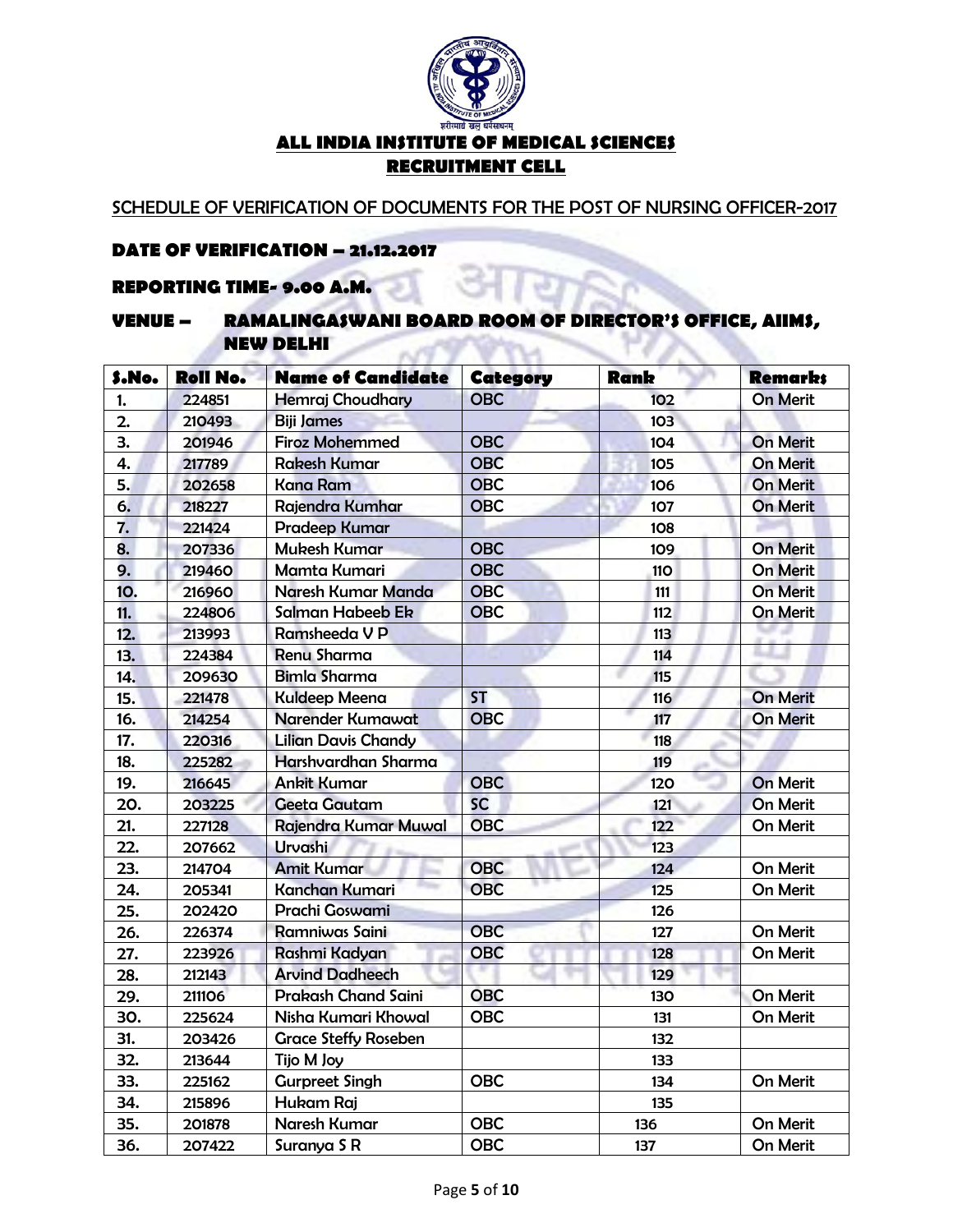| S.No. | <b>Roll No.</b> | <b>Name of Candidate</b>    | Category   | <b>Rank</b> | <b>Remarks</b> |
|-------|-----------------|-----------------------------|------------|-------------|----------------|
| 37.   | 208936          | Hari Om                     | <b>OBC</b> | 138         | On Merit       |
| 38.   | 206686          | <b>Amar Singh Choudhary</b> | <b>OBC</b> | 139         | On Merit       |
| 39.   | 204949          | Yashpal                     | <b>OBC</b> | 140         | On Merit       |
| 40.   | 206113          | Deeba                       |            | 142         |                |
| 41.   | 205841          | <b>Amrit Prasad</b>         |            | 143         |                |
| 42.   | 216594          | <b>Sherin Kurian</b>        |            | 144         |                |
| 43.   | 221496          | <b>Murari Lal</b>           | <b>SC</b>  | 145         | On Merit       |
| 44.   | 226938          | R Sasikala                  | <b>OBC</b> | 146         | On Merit       |
| 45.   | 221170          | Munni Lal                   |            | 147         |                |
| 46.   | 221579          | <b>Vikram</b>               | <b>OBC</b> | 148         | On Merit       |
| 47.   | 216256          | Ria Elizebeth Skaria        |            | 149         |                |
| 48.   | 226889          | Liya Susan Thomas           |            | <b>150</b>  |                |
| 49.   | 204214          | <b>Irine Mary N J</b>       |            | 151         |                |
| 50.   | 223495          | Kavita                      | <b>SC</b>  | 152         | On Merit       |

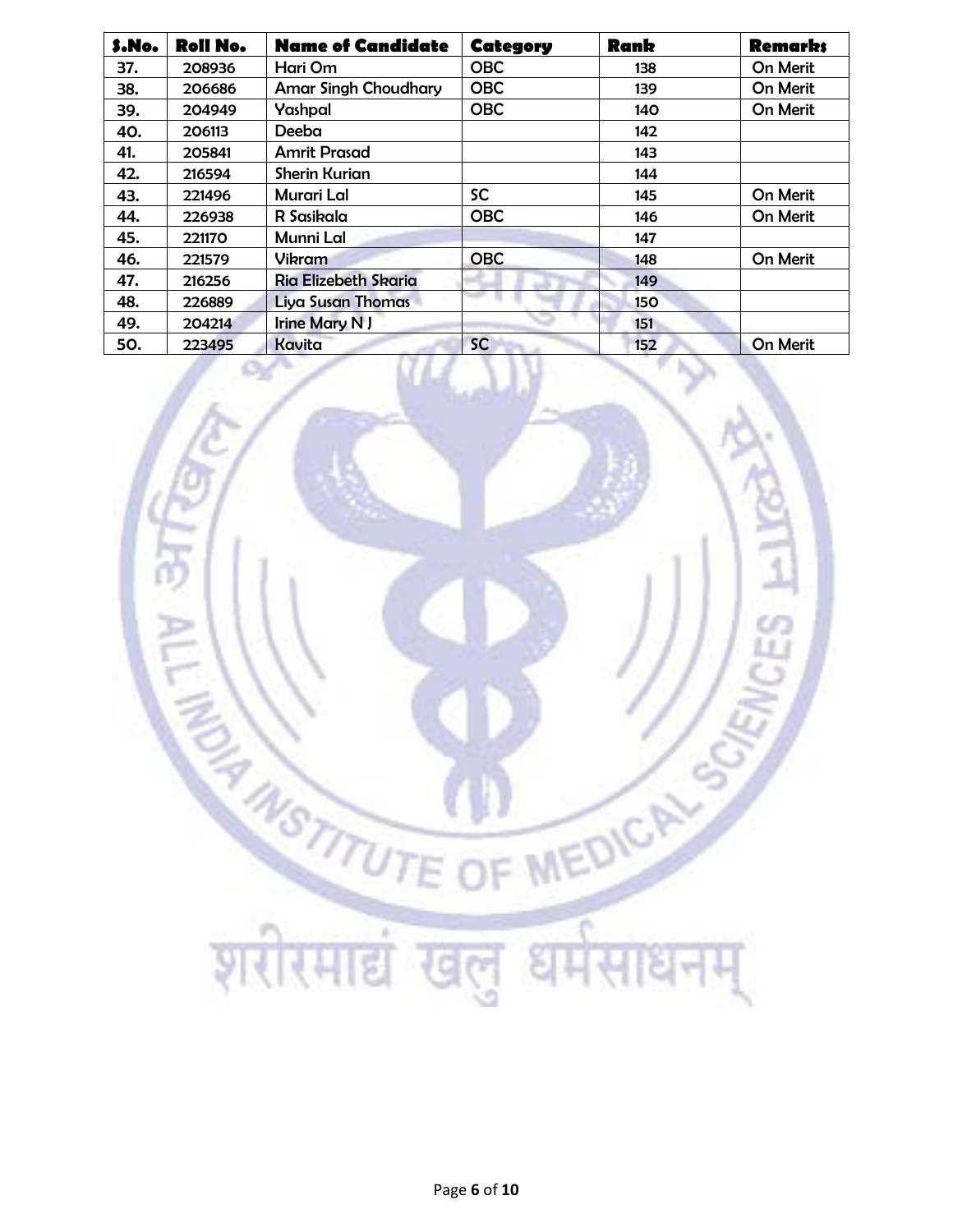

SCHEDULE OF VERIFICATION OF DOCUMENTS FOR THE POST OF NURSING OFFICER-2017

#### **DATE OF VERIFICATION – 21.12.2017**

# **REPORTING TIME- 12.00 Noon**

#### **VENUE – RAMALINGASWANI BOARD ROOM OF DIRECTOR'S OFFICE, AIIMS, NEW DELHI CONTRACTOR**

**COL** 

| \$.No.     | <b>Roll No.</b> | <b>Name of Candidate</b>   | Category   | <b>Rank</b> | <b>Remarks</b>  |
|------------|-----------------|----------------------------|------------|-------------|-----------------|
| 1.         | 225686          | Anamika Gupta              | <b>OBC</b> | 153         | On Merit        |
| 2.         | 202543          | Lalit Kumar Bhargava       | OBC        | 154         | <b>On Merit</b> |
| 3.         | 208227          | K Sandhya Rani             | <b>SC</b>  | 155         | <b>On Merit</b> |
| 4.         | 220232          | Tejpal                     | <b>OBC</b> | 156         | <b>On Merit</b> |
| 5.         | 206845          | Lekhraj Choudhary          | <b>OBC</b> | 157         | <b>On Merit</b> |
| 6.         | 224489          | <b>Shakti Singh</b>        | <b>OBC</b> | 158         | On Merit        |
| 7.         | 219176          | Narendra Kumar             | <b>SC</b>  | 159         | <b>On Merit</b> |
| 8.         | 216520          | <b>Hitendra Pareek</b>     |            | 160         |                 |
| 9.         | 227885          | <b>Sheetal Dabas</b>       |            | 161         |                 |
| <b>10.</b> | 224676          | Rakesh Kumar Jangid        | <b>OBC</b> | 162         | <b>On Merit</b> |
| 11.        | 220299          | Dinesh Siyak               |            | 163         |                 |
| 12.        | 217016          | <b>Reshmi Reji</b>         | <b>OBC</b> | 164         | <b>On Merit</b> |
| 13.        | 228061          | Rajesh Kumar Mali          | <b>OBC</b> | 165         | On Merit        |
| 14.        | 201362          | <b>Suman Kumari</b>        | <b>OBC</b> | 166         | On Merit        |
| 15.        | 206388          | <b>Manpreet Singh</b>      | <b>OBC</b> | 167         | <b>On Merit</b> |
| 16.        | 202001          | Ashok Kumar Bajiya         | <b>OBC</b> | 168         | <b>On Merit</b> |
| 17.        | 223545          | <b>Sushil Kumar</b>        |            | 169         |                 |
| 18.        | 227724          | Prabha M                   | <b>OBC</b> | <b>170</b>  | On Merit        |
| 19.        | 207915          | Vineeth V                  | <b>OBC</b> | 171         | On Merit        |
| 20.        | 227579          | Arvind                     |            | 172         |                 |
| 21.        | 208183          | Surya Kant Nehra           | <b>OBC</b> | 173         | On Merit        |
| 22.        | 202302          | Mahendra Kumar Saini       | <b>OBC</b> | 174         | On Merit        |
| 23.        | 213121          | <b>Nimmy Maria Jose</b>    |            | 175         |                 |
| 24.        | 203099          | <b>Veer Singh Gurjar</b>   | <b>OBC</b> | 176         | On Merit        |
| 25.        | 208670          | Rajula P M                 | <b>OBC</b> | 177         | On Merit        |
| 26.        | 212608          | Hemalatha S                | <b>OBC</b> | 178         | On Merit        |
| 27.        | 213475          | <b>Varun Bhanu</b>         |            | 179         |                 |
| 28.        | 200386          | Arya S                     | <b>OBC</b> | <b>180</b>  | On Merit        |
| 29.        | 210411          | Yugraj Yadav               | <b>OBC</b> | 181         | On Merit        |
| 30.        | 225578          | Anil Vishnoi               |            | 182         |                 |
| 31.        | 218218          | Shilpa                     | <b>SC</b>  | 183         | On Merit        |
| 32.        | 203179          | Nand Bhanwar Singh Kanawat |            | 184         |                 |
| 33.        | 203873          | <b>Revathy S A</b>         |            | 185         |                 |
| 34.        | 216203          | Steffi Kunjumon            |            | 186         |                 |
| 35.        | 215865          | Maya Kumari Sharma (OPH)   |            | 733         |                 |
| 36.        | 207900          | Tamizharasi A              | <b>OBC</b> | $29*$       |                 |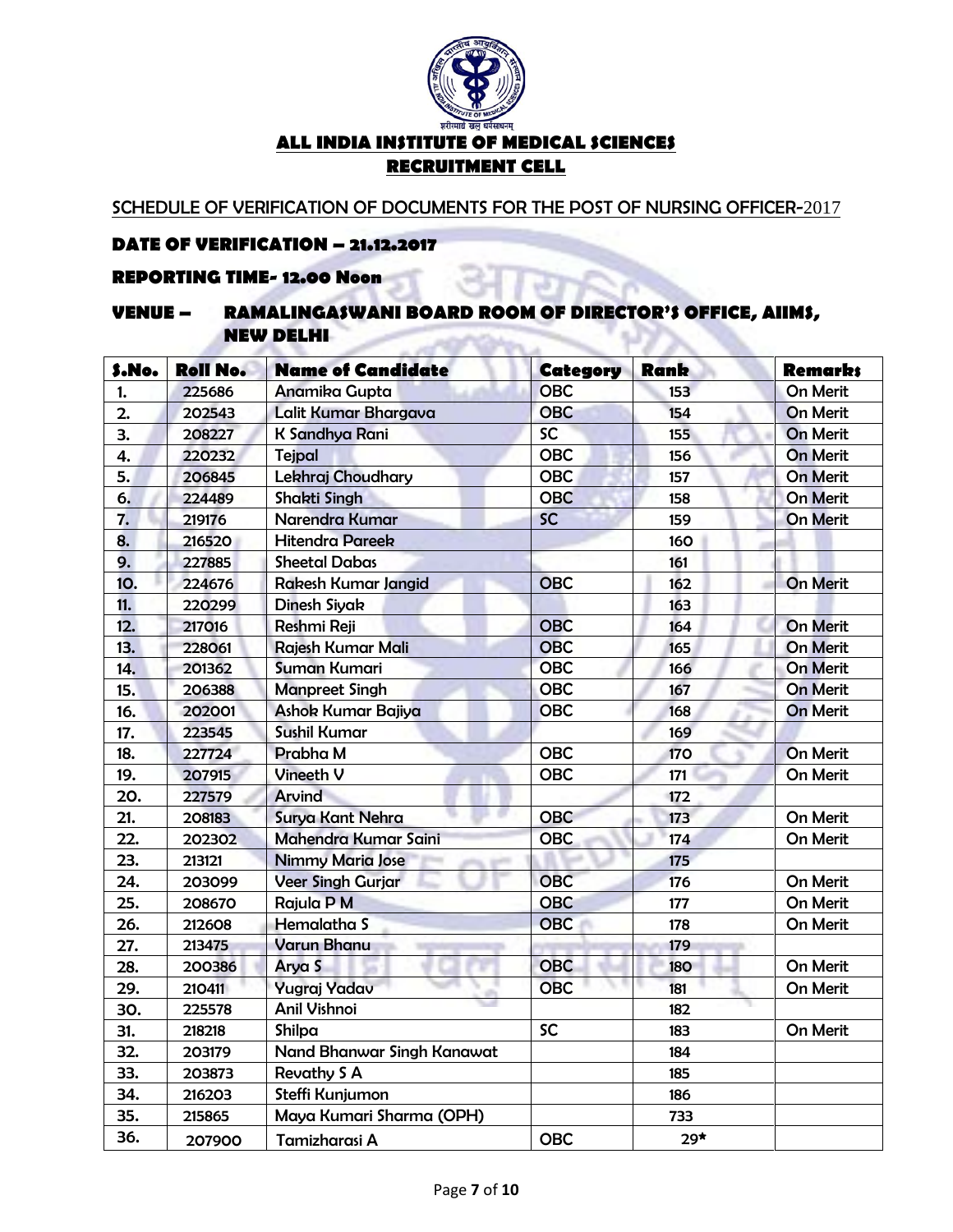| S.No. | <b>Roll No.</b> | <b>Name of Candidate</b>   | Category   | <b>Rank</b> | <b>Remarks</b> |
|-------|-----------------|----------------------------|------------|-------------|----------------|
| 37.   | 222193          | Narendra Thalor            | <b>OBC</b> | 187         |                |
| 38.   | 226050          | <b>Vishnu Prakash</b>      | <b>OBC</b> | 188         |                |
| 39.   | 217653          | <b>Farrukh Hussain</b>     | <b>OBC</b> | 189         |                |
| 40.   | 201181          | Gajendra Kumar Prajapat    | <b>OBC</b> | 191         |                |
| 41.   | 207612          | Vaisakh R                  | <b>OBC</b> | 192         |                |
| 42.   | 203645          | <b>Hemant Soni</b>         | <b>OBC</b> | 196         |                |
| 43.   | 208299          | Ankita Sandal              | <b>OBC</b> | 197         |                |
| 44.   | 210068          | Ramniwas Kumawat           | <b>OBC</b> | 203         |                |
| 45.   | 225006          | Pukhraj Dhakar             | <b>OBC</b> | 206         |                |
| 46.   | 218858          | Devkinandan                | <b>OBC</b> | 207         |                |
| 47.   | 209813          | Niveda P                   | <b>OBC</b> | 208         |                |
| 48.   | 221623          | <b>Kailash</b>             | <b>OBC</b> | 209         |                |
| 49.   | 208496          | Asha Shahu                 | <b>OBC</b> | 210         |                |
| 50.   | 217257          | <b>Ashok Kumar Kumawat</b> | <b>OBC</b> | 211         |                |

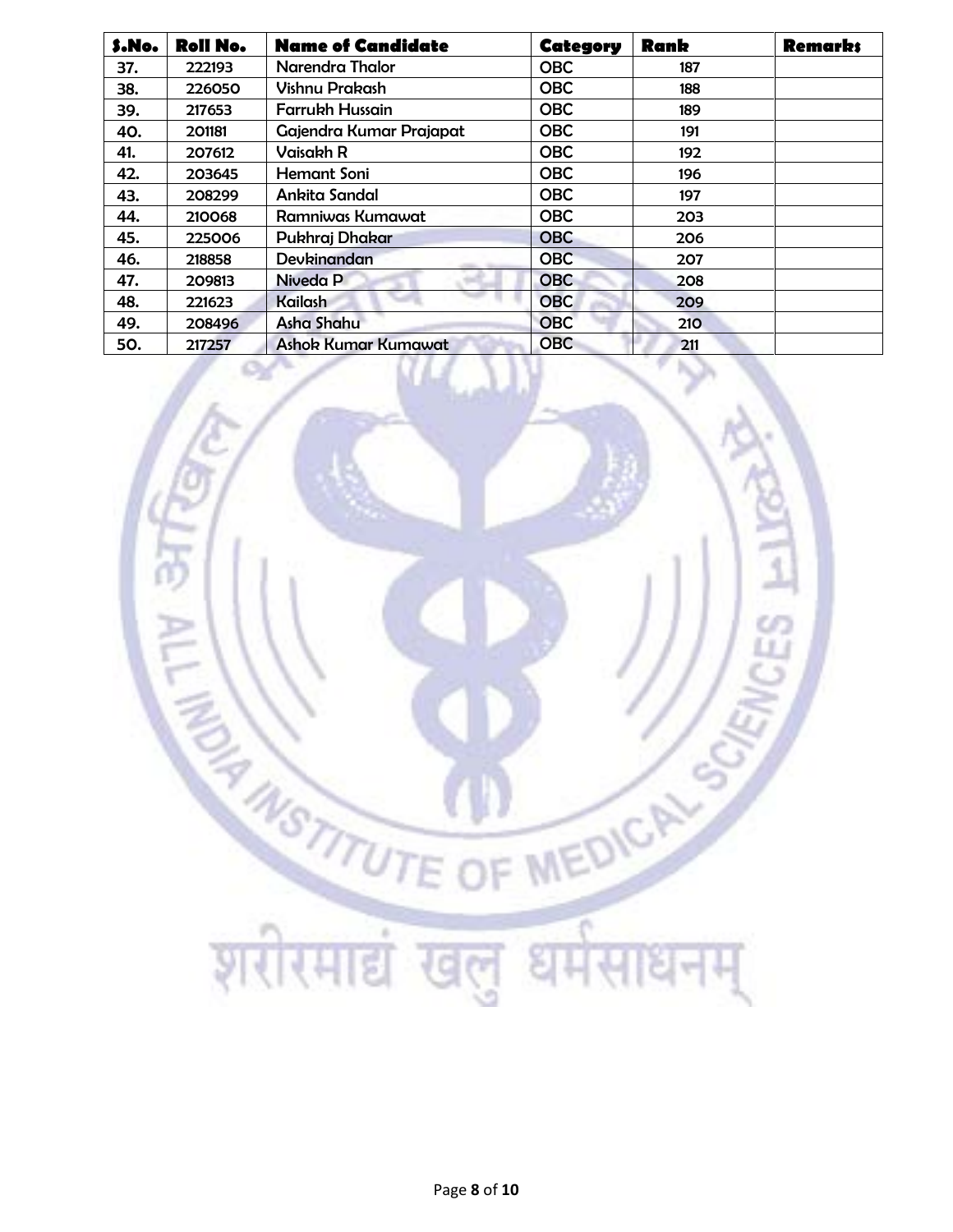

SCHEDULE OF VERIFICATION OF DOCUMENTS FOR THE POST OF NURSING OFFICER-2017

#### **DATE OF VERIFICATION – 22.12.2017**

#### **REPORTING TIME- 9.00 A.M.**

#### **VENUE – RAMALINGASWANI BOARD ROOM OF DIRECTOR'S OFFICE, AIIMS, NEW DELHI**  $35.1$ w **Section 19**

**The State** 

| S.No. | <b>Roll No.</b> | <b>Name of Candidate</b>       | <b>Category</b> | <b>Rank</b> | <b>Remarks</b> |
|-------|-----------------|--------------------------------|-----------------|-------------|----------------|
| 1.    | 215878          | Sachin Yadav                   | <b>OBC</b>      | 212         |                |
| 2.    | 227355          | <b>Madan Lal Gurjar</b>        | <b>OBC</b>      | 213         |                |
| 3.    | 200777          | <b>Chandra Shekhar</b>         | <b>OBC</b>      | 214         |                |
| 4.    | 223157          | Anuraj S S                     | <b>OBC</b>      | 216         |                |
| 5.    | 209603          | <b>Dharam Veer Sevda</b>       | <b>OBC</b>      | 221         |                |
| 6.    | 208857          | Deepu Kamal T S                | <b>OBC</b>      | 222         |                |
| 7.    | 206185          | Jai Prakash Choudhary          | <b>OBC</b>      | 225         |                |
| 8.    | 226274          | <b>Dharmveer</b>               | <b>OBC</b>      | 226         |                |
| 9.    | 204224          | Subhash Kumawat                | <b>OBC</b>      | 229         |                |
| 10.   | 207418          | Pooja Kumari                   | <b>OBC</b>      | 230         |                |
| 11.   | 226322          | Anjali                         | <b>OBC</b>      | 233         |                |
| 12.   | 216391          | <b>Basabi Pal</b>              | <b>OBC</b>      | 240         |                |
| 13.   | 215397          | Pradeesh T S                   | <b>OBC</b>      | 242         |                |
| 14.   | 226951          | Gudiya                         | <b>OBC</b>      | 243         |                |
| 15.   | 214828          | <b>Vinod Kumar</b>             | <b>OBC</b>      | 244         |                |
| 16.   | 209314          | Irfan Ismayil M V              | <b>OBC</b>      | 245         |                |
| 17.   | 212174          | Bhagwati                       | <b>OBC</b>      | 248         |                |
| 18.   | 209424          | Sangeeta Affaria               | <b>OBC</b>      | 249         |                |
| 19.   | 205351          | <b>Laxman Prasad Nitharwal</b> | <b>OBC</b>      | 250         |                |
| 20.   | 225540          | <b>Raju Devi</b>               | <b>OBC</b>      | 253         |                |
| 21.   | 219499          | Lata Devi                      | <b>OBC</b>      | 254         |                |
| 22.   | 200072          | Punam                          | <b>OBC</b>      | 255         |                |
| 23.   | 207271          | Hemant Kumar Kushwah           | <b>OBC</b>      | 257         |                |
| 24.   | 201461          | Sarita Yadav                   | <b>OBC</b>      | 259         |                |
| 25.   | 224013          | Kalaivani S                    | <b>OBC</b>      | 261         |                |
| 26.   | 203383          | <b>Ankit Kumar</b>             | <b>OBC</b>      | 266         |                |
| 27.   | 213788          | Mohnuddin                      | <b>OBC</b>      | 267         |                |
| 28.   | 223413          | <b>Prahlad Devanda</b>         | <b>OBC</b>      | 270         |                |
| 29.   | 213789          | <b>Imran Mansuri</b>           | <b>OBC</b>      | 272         |                |
| 30.   | 226250          | Anila                          | <b>OBC</b>      | 274         |                |
| 31.   | 201051          | Lokesh Rawat                   | <b>OBC</b>      | 278         |                |
| 32.   | 207130          | <b>Krishan Kumar</b>           | OBC             | 282         |                |
| 33.   | 219102          | Soorya SJ                      | <b>OBC</b>      | 289         |                |
| 34.   | 208733          | Teena Yadav                    | <b>OBC</b>      | 298         |                |
| 35.   | 220160          | <b>Bilal N</b>                 | <b>OBC</b>      | 299         |                |
| 36.   | 212411          | Neelam Pal                     | (OPH)           | 33982       |                |
| 37.   | 217626          | Pallabi Mandraji               | <b>SC</b>       | $141*$      |                |